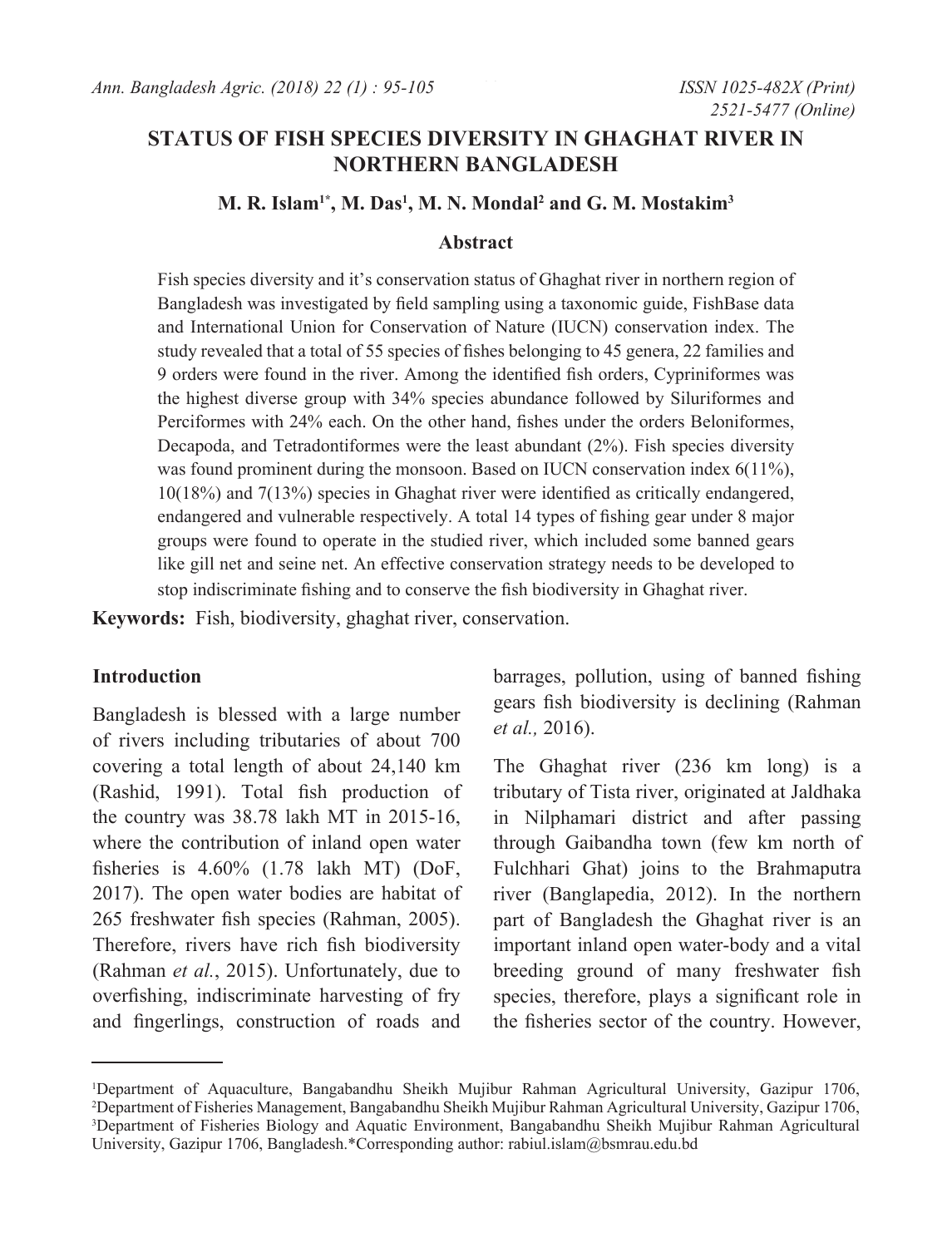fish catch and species diversity in most of the river are declining day by day. There is no previous research on fish biodiversity, fishing gears, fish availability of Ghaghat river, which consequently would limit the establishment of management and biodiversity conservation strategies. Therefore, the present study was conducted to gather fish biodiversity information and baseline data to reveal the present status of the Ghaghat river.

## **Materials and Methods**

#### **Study area**

The investigation was carried out in four sampling sites (station 1 to 4) in the main river basin (Fig. 1) for recording available fish species diversity. The prime criteria for site selections were higher fishing intensity and the presence of a good number of fishermen in the locality.

## **Sample collection**

Sampling was carried out at all the stations during day and night with the help of professional fishermen covering pre-monsoon (Mid April-Mid June), monsoon (Mid June-Mid August) and post-monsoon (Mid August-Mid October) period in the year 2017. Fish samples were also collected from local fish landing centers and markets. Fishes were caught by means of traditional fishing gears like cast net (jhaki jal), seine net (ber jal), lift net (dharmo jal), hook (borshi) and traditional fish trap locally called bair. Twenty throw and twenty hauls were considered by cast net and lift net in each time during the sampling. Fishing traps were set at the stations during the late afternoon and kept for overnight to check the trapped species in the following morning.



**Fig. 1. Map of the study area (Left) with satellite image (Right) of Ghaghat river showing four sampling sites.**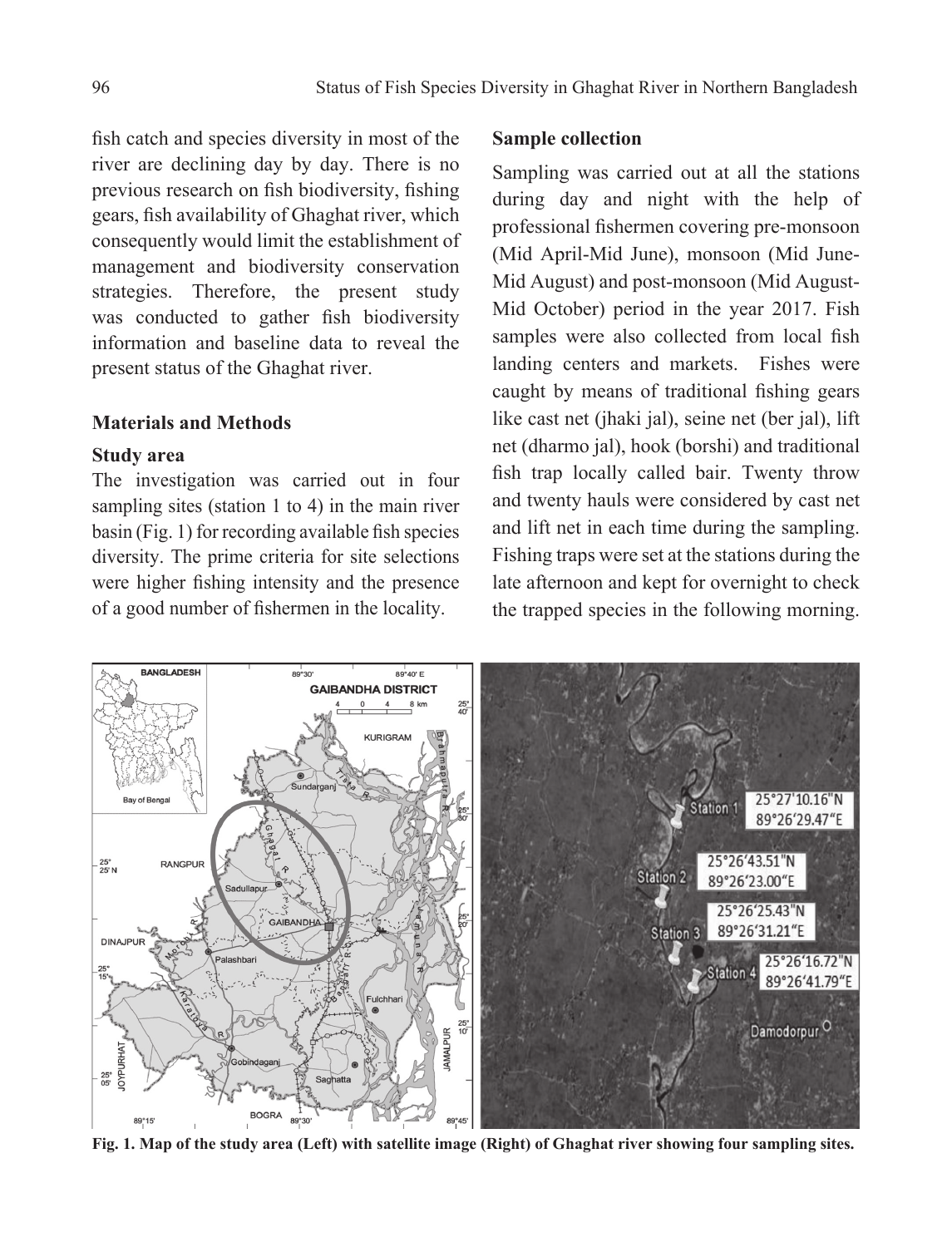The collected specimens were identified primarily during sampling time. Unidentified samples were preserved in the plastic jar with 10% formalin and brought to the laboratory of Bangabandhu Sheikh Mujibur Rahman Agricultural University, Gazipur, Bangladesh to perform species identification.

## **Identification of fish sample**

Fish samples were identified on the basis of morphometric and meristic characteristics. The collected specimens were identified up to species level according to the taxonomic guide of Rahman (2005) and Talwar *et al.* (1991). In addition, FishBase (Froese and Pauly, 2000) was used to remove taxonomy discrepancies.

## **Identification of fishing gear**

Fishing gear including major species caught by the particular gear was surveyed by Participatory Rural Appraisal (PRA) through Focus Group Discussion (FGD) and Key Informant Interview (KII) with the fishermen in the sampling sites.

## **Determination of threatened and nonthreatened fish status**

The present status of threatened and nonthreatened fish species was determined by using the Red Book of Threatened Fishes of Bangladesh (IUCN, 2015).

## **Data analysis**

All the collected data were carefully checked recorded and analyzed using Microsoft Excel and presented in both graphical and tabular form.

### **Results and Discussion**

## **Fishing gear**

Different types of fishing gear operated in Ghaghat river, major fish species caught and the number of people engaged to operating the gears was recorded during the study period (Table 1). A total 14 types of fishing gear were recorded under 8 major groups such as gill net (current jal, fash jal), seine net (ber jal), cast net (jhaki jal), lift net (dharma jal, khora jal), push net (thela jal, moiya jal), trap (bar, dheal, polo), hook and line (chip borsh, wheel borsh), and wounding gear (koch). Jhakijal, ber jal, dharma jal, darki, dheal, and chip borshi were found mostly operated fishing gears in the study area.

The use of banned fishing gears was one of the main reasons of loss of biodiversity around the world (Harrison and Stiassny, 1999; Allan *et al.*, 2005; Dudgeon *et al*., 2006). According to a study of Afrose and Ahmed (2016), over exploitation is responsible for 42% of fish diversity loss in the Brahmaputra river of Bangladesh. Indiscriminate fishing by gill net, seine net even in the breeding season is also responsible for the decline in fish catch and species composition. Rahman *et al.* (2015) found that fish diversity is declining in a river of Bangladesh due to overfishing and use of non-selective fishing gears like seine net, gill net and push net. Some gears with small mesh size such as: seine net, cast net, push net, lift net could act as non-selective for the certain group of fishes, which could lead to a huge quantity of immature fish being caught (Adebiyi, 1998).

#### **Fish species diversity**

A total 55 species of fishes were recorded in Ghaghat river during the study belonging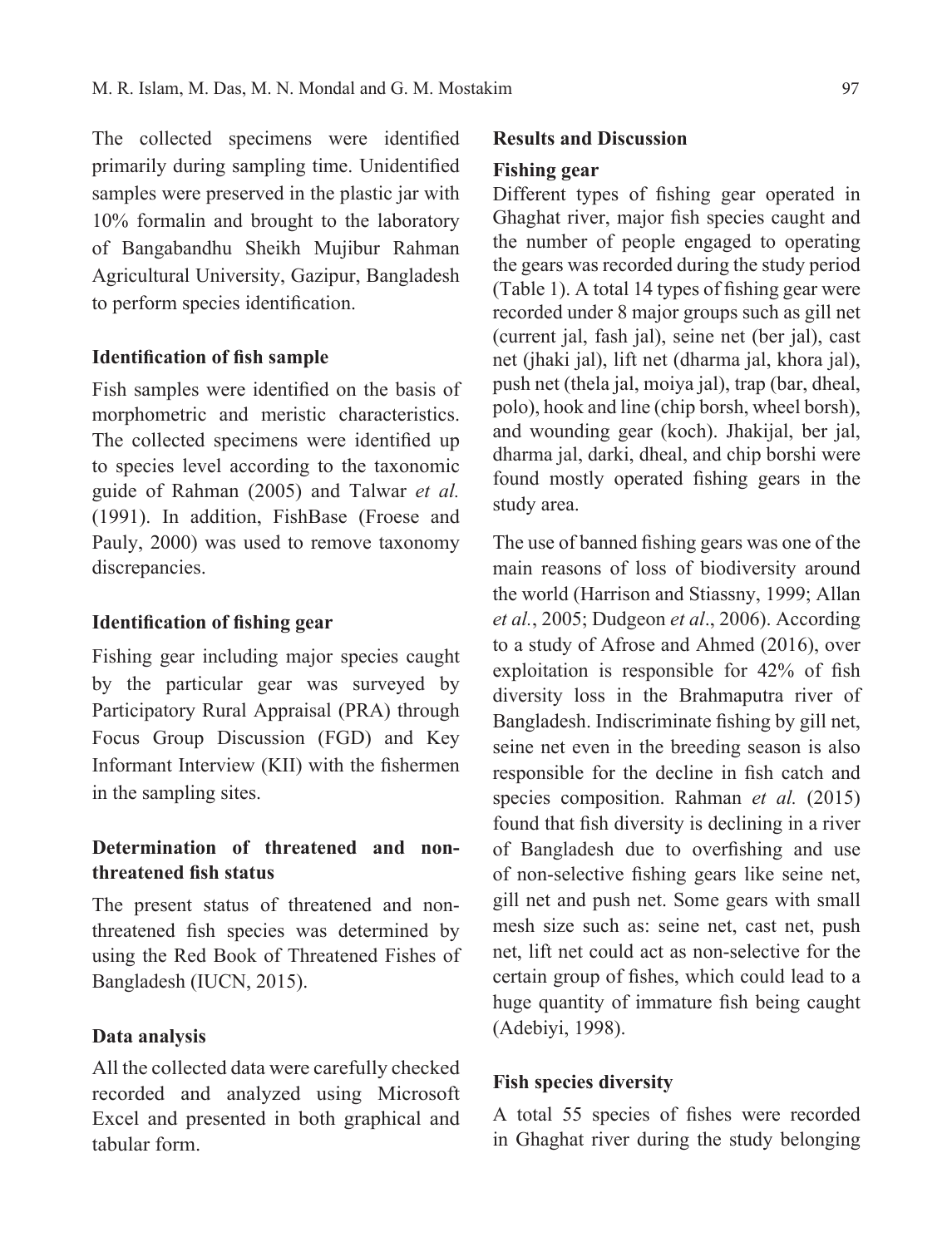| Gear type        | Local name         | Fish species caught                                                                                           | Operational fishermen<br>(N <sub>0</sub> ) |  |
|------------------|--------------------|---------------------------------------------------------------------------------------------------------------|--------------------------------------------|--|
| Gill net         | Current jal        | Mystus vittatus, Puntius ticto, Channa punctatus,<br>Eutropiichthys murius                                    | $1 - 2$                                    |  |
|                  | Fash jal           | Mystus bleekery, Tenualosa ilisha, Sperata aor                                                                | $1 - 2$                                    |  |
| Seine net        | Ber jal            | Amblypharyngodon mola, Laubuca laubuca,<br>Puntius ticto, Trichogaster fasciata, Labeo rohita,<br>Catla catla | $8 - 10$                                   |  |
| Cast net         | Mut jal, Jhaki jal | Puntius ticto, Trichogaster fasciata, Labeo bata,<br>Labeo rohita                                             | 1                                          |  |
| Lift net         | Dharma jal         | Puntius ticto, Mystus bleekery, Amblypharyngodon<br>mola, Osteobrama cotio                                    | $1 - 2$                                    |  |
|                  | Khara jal          | Labeo rohita, Catla catla, Mystus bleekery,<br>Puntius ticto, Wallago attu                                    | $1 - 2$                                    |  |
| Push net         | Thela jal          | Mystus bleekery, Puntius ticto, Rasbora rasbora,<br>Channa punctatus, Glossogobius giuris                     | 1                                          |  |
|                  | Moiya jal          | Small fishes                                                                                                  | $1 - 2$                                    |  |
| Darki            | Trap               | Puntius ticto, Channa punctatus, Heteropneustes<br>fossilis, Clarias batrachus, Mastacembelus<br>armatus      | 1                                          |  |
|                  | Dheal              | Puntius ticto, Channa punctatus, Heteropneustes<br>fossilis, Clarias batrachus, Mastacembelus<br>armatus      | 1                                          |  |
|                  | Polo               | Mystus bleekery, Puntius ticto, Channa punctatus,<br>Glossogobius giuris                                      | 1                                          |  |
| Hook and<br>line | Chip borshi        | Puntius ticto, Wallago attu, Mystus bleekery,<br>Channa punctatus, Labeo rohita                               | 1                                          |  |
|                  | Wheel borshi       | Puntius ticto, Wallago attu, Mystus bleekery,<br>Channa punctatus, Labeo rohita                               | 1                                          |  |
| Wounding         | Koch               | Channa punctatus, Channa striatus                                                                             | 1                                          |  |

**Table 1. Different types of fishing gears recorded for fishing in Ghaghat river**

to 9 orders, 22 families and 45 genera (Table 2). The most dominant fish order was Cypriniformes (34%) contributing 19 fish species in 13 genera followed by Siluriformes and Perciformes both consist of 24% of the species biodiversity (Fig. 2). The other orders were Synbranchiformes, Osteoglossiformes, Clupeiformes consisted of 5, 4 and 3%, respectively of the total species caught. The rest 3 orders were: Beloniformes, Tetradontiformes, and Decapoda each had 2% species composition.

During the study, a great variety of fish species were recorded from 22 diversified families. Among those Cyprinidae was the most species rich family accounting for 29.09% of the total number of species recorded with 10 diversified genera (Figure 3). Other noticeable families were Bagridae (9.09% species), Channidae (7.27 % species), Cobitidae, Mastacembilidae, Osphronemidae and Schilbeidae (5.45% species each). The lowest percentage of fish (1.82%) were recorded from the family Anabantidae, Belonidae, Cichlidae, Clariidae,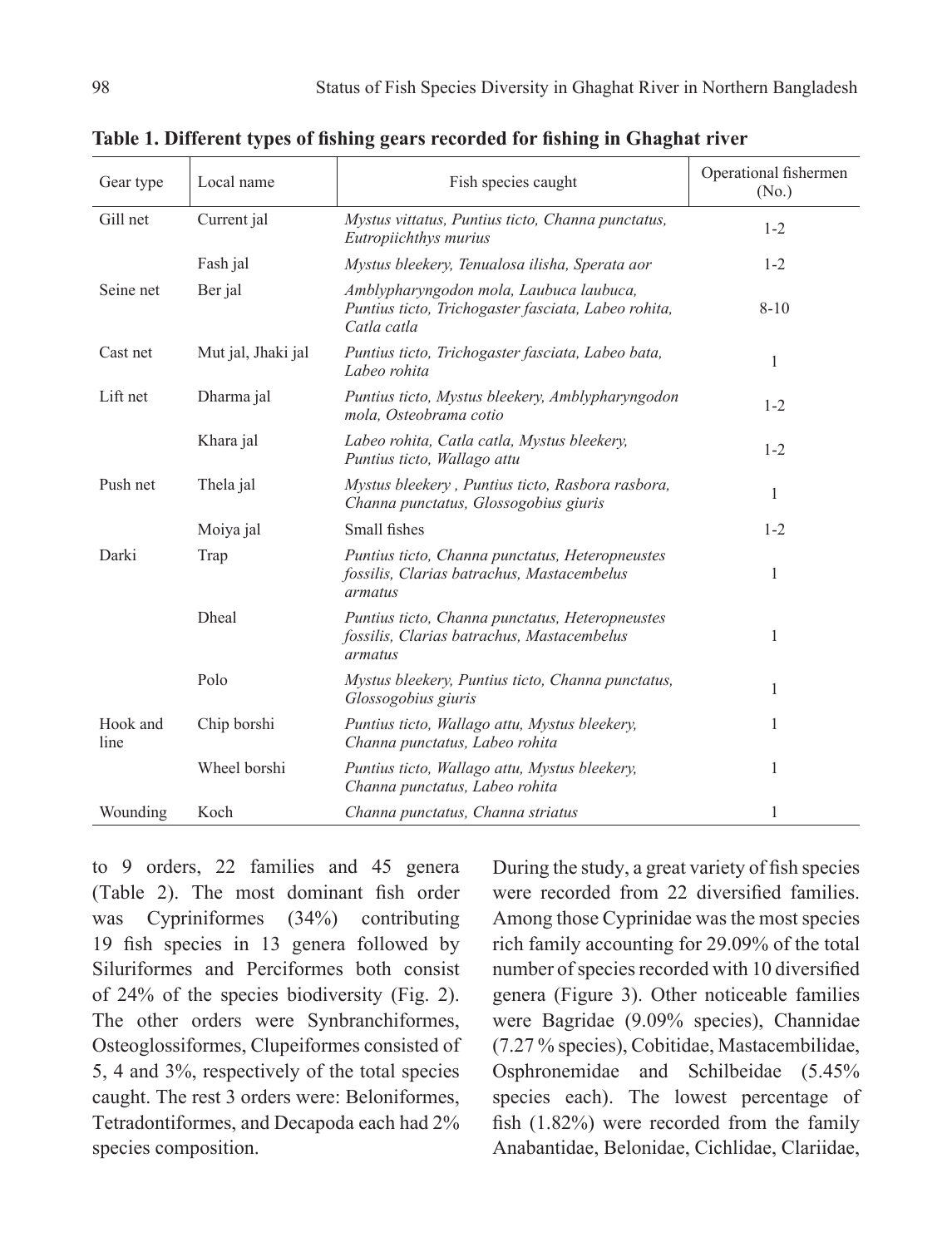| Order            | Family           | Scientific Name                        | Common Name                     | Local name                  | Availability | Present status<br>(IUCN, 2015) |        |
|------------------|------------------|----------------------------------------|---------------------------------|-----------------------------|--------------|--------------------------------|--------|
|                  |                  |                                        |                                 |                             |              | Local                          | Global |
| Cypriniformes    | Cyprinidae       | Puntius sophore                        | Pool Barb                       | Jat Puti                    | TY, LM       | NO                             | LC     |
|                  |                  | Puntius ticto                          | <b>Ticto Barb</b>               | Tit Puti                    | TY, LM       | VU                             | VU     |
|                  |                  | Laubuca laubuca                        | Indian Glassbarb                | Chela                       | TYS, LAM     | EN                             | LC     |
|                  |                  | Osteobrama cotio                       | Cotio                           | Dhela                       | R            | EN                             | NT     |
|                  |                  | Labeo rohita                           | Rohu                            | Rui                         | TY, LM       | NO                             | LC     |
|                  |                  | Hypophthalmichthys<br>molitrix         | Silver                          | Silver                      | TY, LM       | Exotic                         | NT     |
|                  |                  | Labeo bata                             | Bata                            | Bata                        | TY, LM       | EN                             | LC     |
|                  |                  | Gibelion catla                         | Catla                           | Catla                       | TY, LM       | NO                             | LC     |
|                  |                  | Cyprinus carpio                        | Common Carp                     | Carpu                       | TYS, SM      | Exotic                         | VU     |
|                  |                  | Puntius sarana                         | Olive Barb                      | Sharputi                    | TY, LM       | <b>CR</b>                      | NO.    |
|                  |                  | Devario devario                        | Sind Danio                      | Chebli                      | LM           | NO.                            | LC     |
|                  |                  | Cirrhinus cirrhosus                    | Mrigal                          | Mrigel, Mirka               | TYS, LM      | NT                             | VU     |
|                  |                  | Labeo calbasu                          | Orange-fin Labeo                | Kalibaus                    | TYS, LM      | EN                             | LC     |
|                  |                  | Labeo boga                             | Boga Labeo                      | Bhangon                     | <b>TYS</b>   | <b>CR</b>                      | CR.    |
|                  |                  | Puntius terio                          | Onespot Barb                    | Vati puti                   | <b>TYS</b>   | NO                             | LC     |
|                  |                  | Rasbora rasbora                        | Gangetic Scissortail<br>Rasbora | Darkina, Dairka TY,LM       |              | EN                             | NT     |
|                  | Cobitidae        | Botia dario                            | Bengal Loach                    | Bou Mach,<br>Rani Mach      | TYS, LAM     | EN                             | EN     |
|                  |                  | Amblypharyngodon<br>mola               | Mola Carplet                    | Mola, Moa                   | TYS, LAM     | N <sub>O</sub>                 | LC     |
|                  |                  | Lepidocephalichthys<br>guntea          | Guntea Loach                    | Gutum, Guchi                | TYS, LM      | NO                             | LC     |
| Siluriformes     | Bagridae         | Mystus vittatus                        | <b>Striped Dwarf</b><br>Catfish | Tengra                      | TY, LM       | NO.                            | LC     |
|                  |                  | Mystus bleekeri                        | Days Mystus                     | Gulsha Tengra               | TY, LM       | NO                             | LC     |
|                  |                  | Sperata aor                            | Long Whiskarted<br>Catfish      | Air                         | TYS, LM      | VU                             | VU     |
|                  |                  | Rita rita                              | Rita                            | Rita                        | TYS, LM      | <b>CR</b>                      | EN     |
|                  |                  | Chandramara<br>chandramara             | Hobering Catfish                | Gura Tengra                 | LM           | DD                             | LC     |
|                  | Schilbeidae      | Eutropiichthys murius                  | Batchwa Bache                   | Bacha Mach                  | LM           | NO                             | LC     |
|                  |                  | Ailia coila                            | Gangetic Ailia                  | Bashpata,<br>Kajuli, Batasi | TY, LM       | NO.                            | LC     |
|                  |                  | Clupisoma garua                        | Garua Bachcha                   | Gharua                      | LM           | <b>CR</b>                      | EN     |
|                  | Pangasiidae      | Pangasius pangasius                    | Yellotail Catfish               | Pangas                      | <b>VR</b>    | CR                             | EN     |
|                  | Heteropneustidae | Heteropneustes fossilis                | <b>Stinging Catfish</b>         | Shing, Shingi               | R, SM        | NO                             | LC     |
|                  | Clariidae        | Clarias batrachus                      | Philippine Catfish              | Magur                       | R, SM        | NO                             | LC     |
|                  | Sisoridae        | Bagarius bagarius                      | Dwarf Goonch                    | Baghair                     | <b>VR</b>    | <b>CR</b>                      | DD     |
|                  | Siluridae        | Wallago attu                           | Wallago                         | Boal                        | TYS, LM      | EN                             | VU     |
| Synbranchiformes | Mastacembilidae  | Mastacembelus<br>armatus               | Zig-zag Eel                     | Baim                        | TY, LAM      | EN                             | EN     |
|                  |                  | Macrognathus<br>aculeatus              | Spiny Eel                       | Tara Baim                   | TYS. LM      | VU                             | NT     |
|                  |                  | Macrognathus pancalus Barred Spiny Eel |                                 | Guchi Baim                  | TYS, LM      | Not<br>assessed                | LC     |

# **Table 2. Fish diversity and present status of threatened and non-threatened species of Ghaghat river in the northern region of Bangladesh**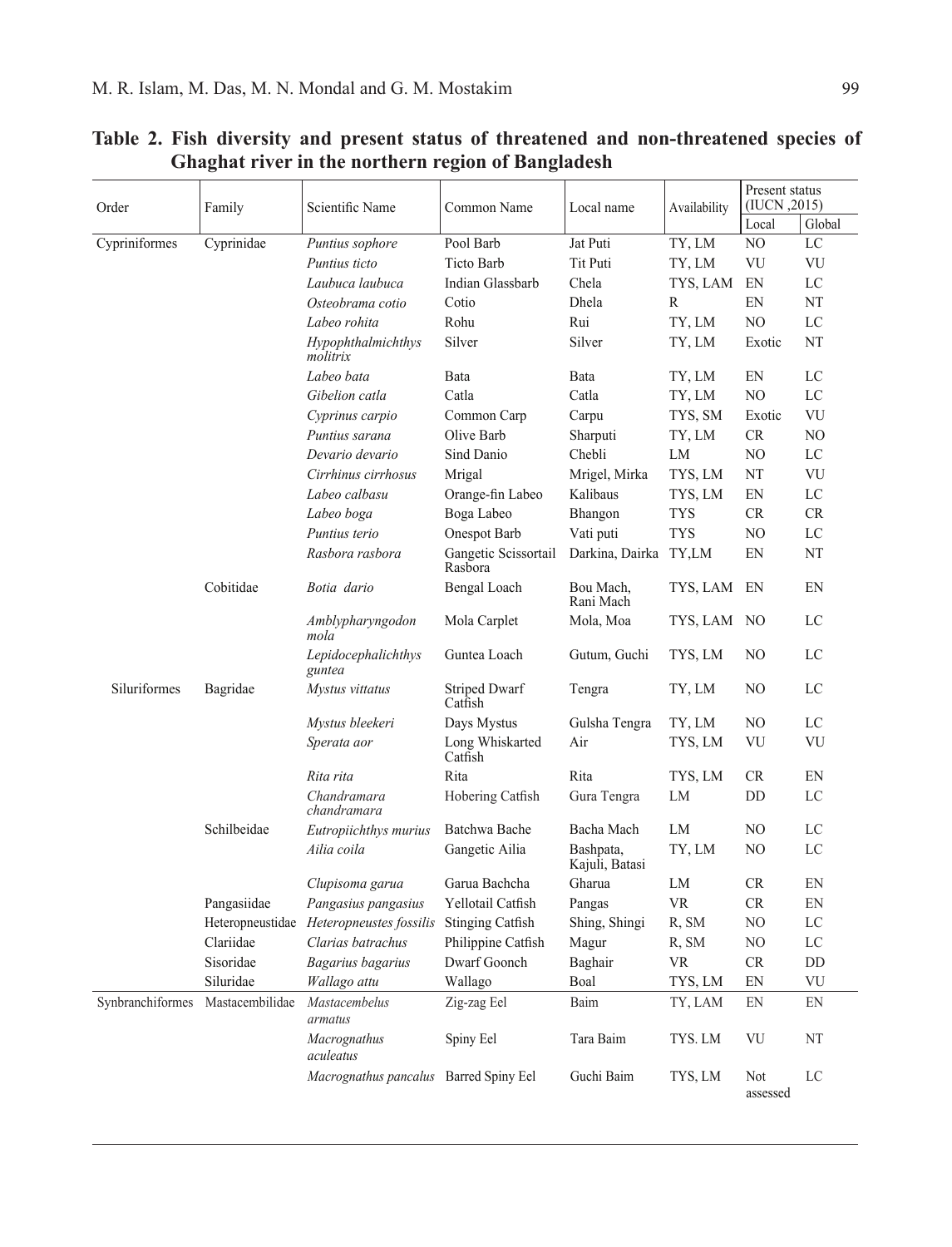| Order               | Family         | Scientific Name                          | Common Name                        | Local name              | Availability | Present status<br>(IUCN, 2015) |                        |
|---------------------|----------------|------------------------------------------|------------------------------------|-------------------------|--------------|--------------------------------|------------------------|
|                     |                |                                          |                                    |                         |              | Local                          | Global                 |
| Perciformes         | Osphronemidae  | Trichogaster fasciata                    | <b>Banded Gourami</b>              | Kholisa                 | TYS,LAM      | NO.                            | LC                     |
|                     |                | Trichogaster chuna                       | Honey Gourami                      | Chuna Khoilsha          | <b>LAM</b>   | N <sub>O</sub>                 | LC                     |
|                     |                | Trichogaster lalius                      | Dwarf Gourami                      | Lal Kholisha            | LAM          | NO.                            | LC                     |
|                     | Ambassidae     | Chanda nama                              | <b>Elongated Glass</b><br>Perchlet | Chanda, Lomba<br>Chanda | LM           | VU                             | LC                     |
|                     |                | Pseudambassis ranga                      | Indian Glassy Fish                 | Ranga Chanda            | LM           | LC                             | LC                     |
|                     | Gobiidae       | Glossogobius giuris                      | Tank Goby                          | Bele, Baila             | TYS, LAM     | NO.                            | LC                     |
|                     | Channidae      | Channa punctatus                         | Spotted Snakehead                  | Taki, Shati             | TY, LAM      | N <sub>O</sub>                 | LC                     |
|                     |                | Channa orientalis                        | <b>Walking Snakehead</b>           | Cheng                   | LAM          | VU                             | LC                     |
|                     |                | Channa striatus                          | Striped Snakehead                  | Shol                    | <b>VR</b>    | N <sub>O</sub>                 | LC                     |
|                     |                | Channa marulius                          | Great Snake head                   | Gojar                   | <b>VR</b>    | EN                             | EN                     |
|                     | Nandidae       | Nandus nandus                            | Gangetic Leaffish                  | Bheda, Meni             | TYS, LAM     | VU                             | <b>NT</b>              |
|                     | Cichlidae      | <i><b>Oreochromis</b></i><br>mossambicus | Indian Tilapia                     | Tilapia                 | <b>VR</b>    | Exotic                         | <b>Not</b><br>assessed |
|                     | Anabantidae    | Anabas testudineus                       | Climbing Perch                     | Koi                     | <b>VR</b>    | <b>Not</b><br>assessed         | LC                     |
| <b>Beloniformes</b> | Belonidae      | Xenentodon cancila                       | Freshwater Garfish                 | Kakila, Tin<br>thuitta  | TYS, LM      | N <sub>O</sub>                 | LC                     |
| Clupeiformes        | Clupeidae      | Corica soborna                           | Ganges River Sprat                 | Kachki                  | TY           | NO.                            | LC                     |
|                     |                | Tenualosa ilisha                         | Hilsa Shad                         | Ilish                   | <b>SM</b>    | NO.                            | LC                     |
| Osteoglossiformes   | Notopteridae   | Notopterus notopterus                    | <b>Bronze Featherback</b>          | Foli                    | R, SM        | VU                             | VU                     |
|                     |                | Notopterus chitala                       | Clown Knifefish                    | Chitol                  | R            | EN                             | EN                     |
| Tetraodontiformes   | Tetraodontidae | Tetraodon cutcutia                       | Ocellated Pufferfish               | Potka, Tepa             | LM           | NO.                            | LC                     |
| Decapoda            | Palaemonidae   | Macrobrachium<br>daganum                 | <b>River Prawn</b>                 | Chingri                 | <b>TYS</b>   | N <sub>O</sub>                 | LC                     |

\* Present status: DD=Data Deficient; LC=Least Concern; NO=Not Threatened; CR=Critically Endangered; EN=Endangered; NT=Near Threatened; VU=Vulnerable

\* A vailability: TY=Throughout the year; TYS= Throughout the year in small amount; SM= Small amount during monsoon; LM= Large amount during monsoon; LAM= Large amount after monsoon; R= Rare; VR= Very rare



**Fig. 2. Percentage of fish species according to the fish order in Ghaghat river.**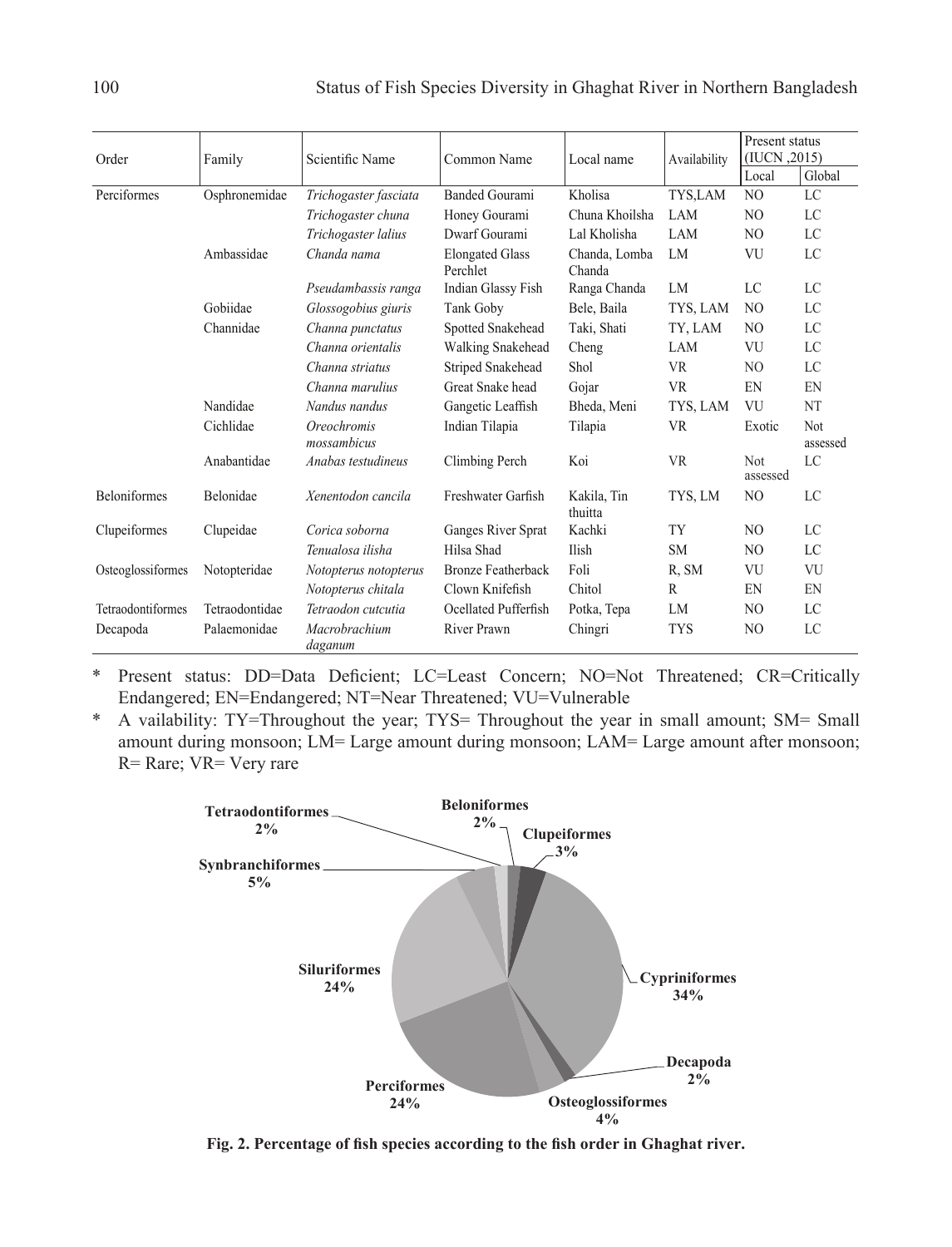

Gobiidae, Heteropneustidae, Palaemonidae, Pangasiidae, Siluridae, Sisoridae, and Tetraodontidae.

Among aquatic organisms in the world 40% species inhabit in the freshwaters, while the remaining 60% are in marine habitats (Leveque *et al.*, 2008). In the study, Cypriniformes fishes were the first and both of Siluriformes and Perciformes had the second abundant species group in the studied stream water at every season. Cyprinidae, Bagridae, Channidae, Cobitidae, Mastacembilidae, Osphronemidae and Schilbeidae were the most endemic species-rich families in the river. The most species-rich orders and families in the river were about similar to the freshwater bodies in the world. This suggests that a diverse group of fish in the Ghaghat river plays an important role in the freshwater fish species diversity of our country. Fish species richness in the river was low than the other big rivers in Asia might be because of the smaller area coverage (Fu *et al.,* 2003). The number and composition of fish species in the present study had a slight different view from the two connected rivers (Tista/origin and Brahmaputra river). According to the study of Khan *et al.,* (2013), 42 fish species were found in Tista river where the Ghaghat river has 55 fish species. However, in the Brahmapurta river 67 fish species (46 genera) were identified by Galib (2015), which was higher than the Ghaghat river.

## **Seasonal abundance status**

Species availability pattern is summarized in Figure 4 and Table 2. Most of the Cypriniformes fishes including carps and other fishes were found throughout the year with a large quantity during the monsoon. Among the Cypriniformes fishes, *Osteobrama cotio* was rarely found in the Ghaghat river. Siluriformes fishes were largely abundant in the monsoon season except for stinging catfish (*Heteropneustes fossils*), walking catfish (*Clarias batrachus*), Baghair (*Bagarius bagarius*) and Pangas (*Pangasius pangasius*) which were found rarely in the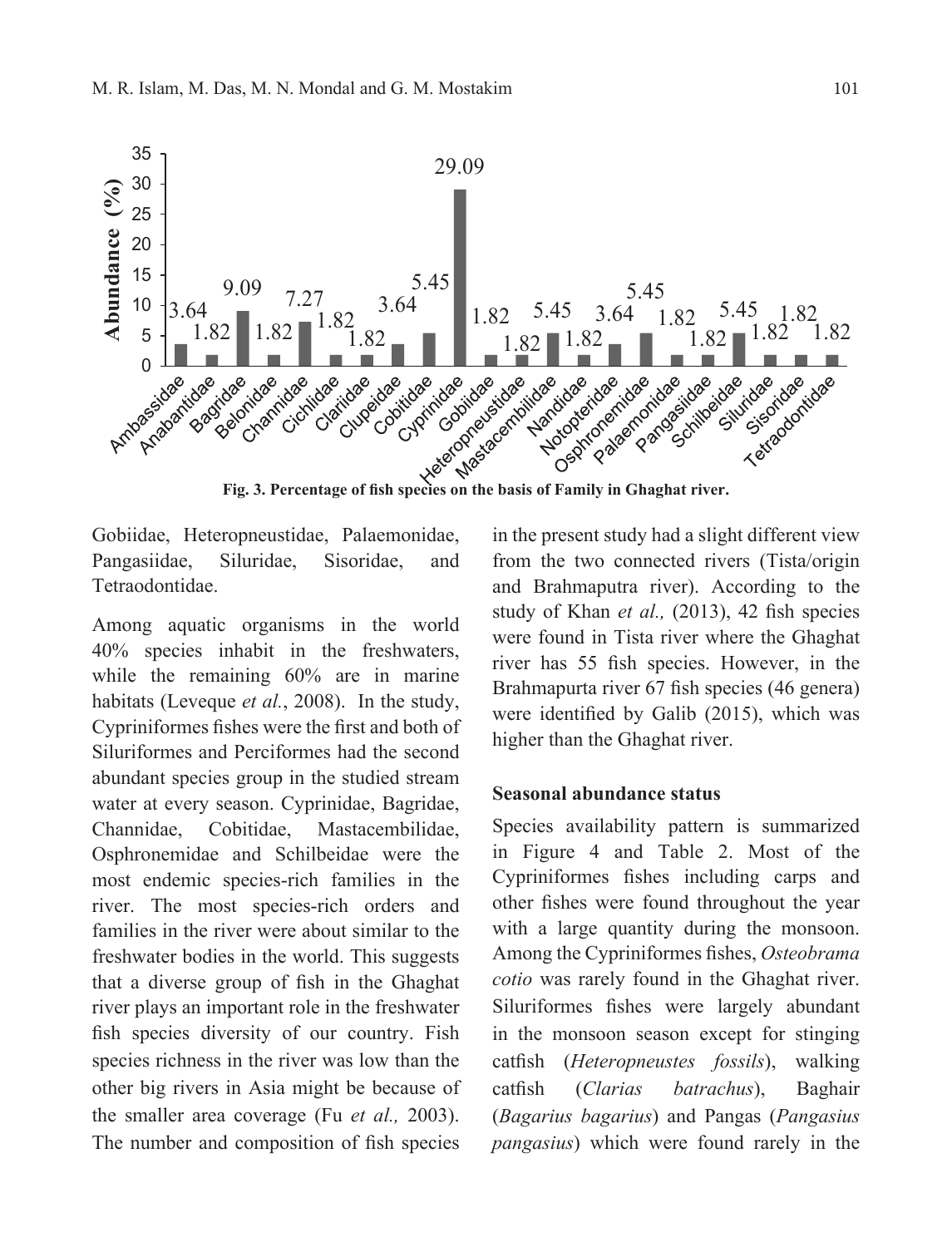

**Fig. 4. Species availability (%) in Ghaghat river (TY=Throughout the year; TYS=Throughout the year in small amount; SM=Small amount during monsoon; LM=Large amount during monsoon; LAM=Large amount after monsoon; R=Rare; VR=Very rare).**

river Ghaghat. In the study area, three species of Synbranchiformes were found belonging to the family Mastacembilidae which were available throughout the year with large (*Mastacembelus armatus)* and small quantities *(Macrognathus aculeatus* and *Macrognathus pancalus)*. Fishermen of Ghaghat river confirmed that abundance of Perciformes fishes increases after the monsoon. Shol (*Channa striatus*), Gojar (*Channa marulias*) and Climbing perch (*Anabas testudineus*) were very rare in Ghaghat river. Two species each of Clupeiformes and Osteoglossiformes were found in the study area. A very small amount of Kachki (*Corica soborna*) and Ilish (*Tenualosa ilisha*) were found in the monsoon. However, Foli (*Notopterus notopterus*) and Chitol (*Notopterus chitala*) belonging to the order Osteoglossiformes found rarely in the study area. Each order of Beloniformes, Tetradontiformes and Decapoda had only one species which were Kakila (*Xentodon cancila*), Potka (*Tetradon cutcutia*) and river prawn (*Macrobrachium daganum*), respectively.

During the study, three exotic species: Silver carp (*Hypophthalmichthys molitrix*), Common carp (*Cyprinus carpio*), Tilapia (*Oreochromis mossambicus*) were found in the Ghaghat river. However, Bighead carp (*Aristichthys nobilis*), Sucker mouth (*Hypopthalmus plecostomus*), Silver carp (*Hypophthalmichthys molitrix*), Grass carp *(Ctenopharyngodon idella) and*  Commom carp (*Cyprinus carpio*) etc. are often found in the river of Bangladesh and India (Galib, 2015 and Galib *et al.,* 2013). Those exotic species may enter into the river during the annual flood from culture ponds. Introduction of exotic fish species in a certain environment could be a threat to the native species (Winemiller, 2018; Dudgeon *et al.,* 2006 and Schlaepfer *et al.,* 2011). Most of the fishes are available throughout the year but found in a large amount during and after the monsoon could be due to the breeding season for the maximum indigenous fishes.

## **Local and Global assessment of threatened and non-threatened fish species**

The present status of fish was verified by the assessment of local and global context. The local context refers to the assessment of the status of a fish species within Bangladesh while global context refers to the status within the world. During the study out of total 55 fish species found in Ghaghat river, 23 species have considered as threatened according to IUCN Bangladesh (2015). Among those 11, 18 and 13% are categorized as Critically Endangered (CE), Endangered (EN) and Vulnerable (VU) respectively. About half of the total fish species (45%) sampled from the Ghaghat river are considered Not Threatened (NO) and 5% of them were exotic species (Fig. 5). According to the local conservation status of Bangladesh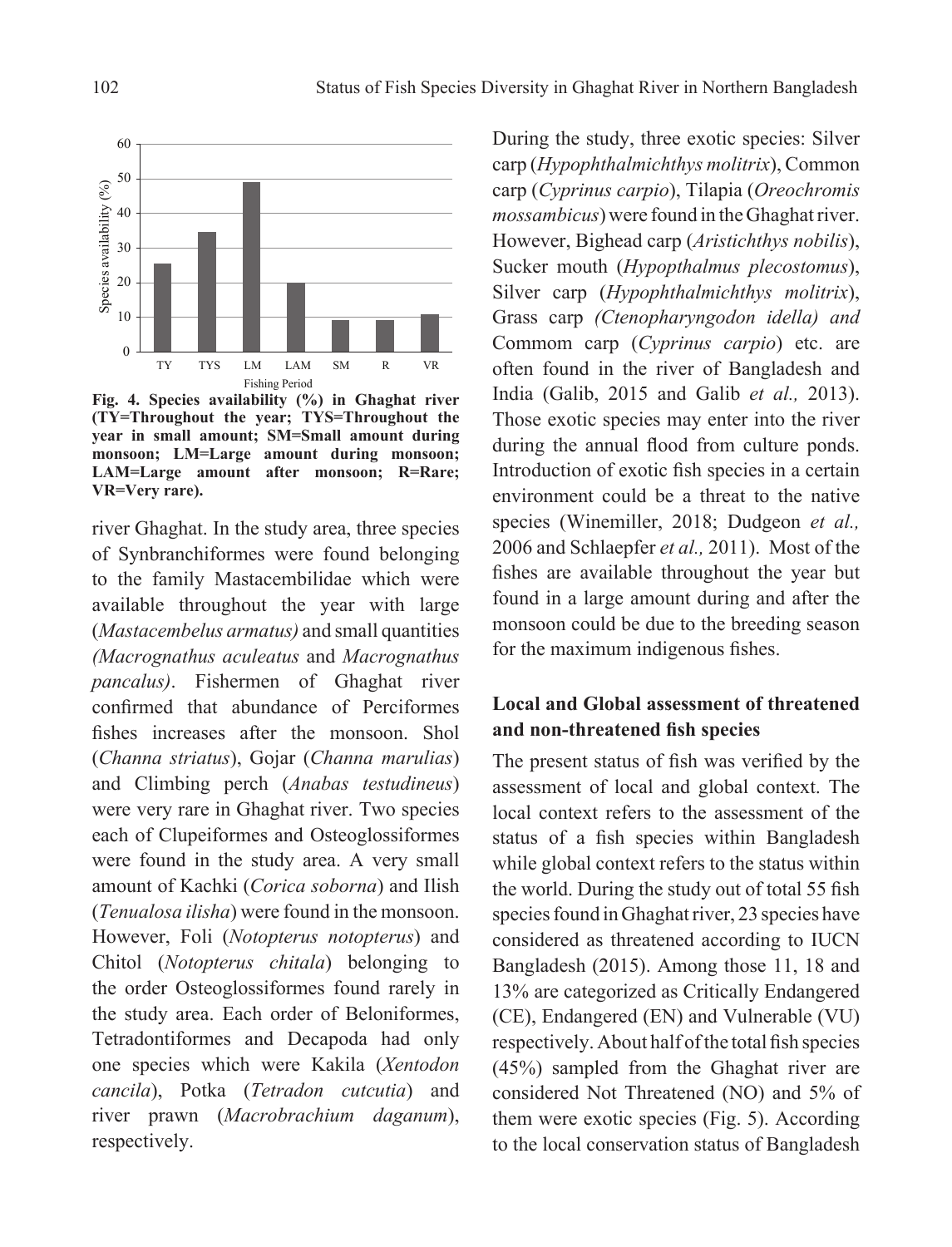

**Fig. 5. Local conservation status of fishes of the Ghaghat River. (DD= Data Deficient, CE = Critically endangered, EN = Endangered, VU = Vulnerable, NT = Near Threatened, NO = Not Threatened, NA <b>Fig. 6. Global conservation status of fishes of the**  $=$  **Not Assessed**).

2% fish species are found Near Threatened (NT). In a global context, population trend of more than half (62%) of the fishes was free from any threats and 25% of the fishes were threatened of which 2% CE, 12% EN and 11% were VU among the total fish species (Fig. 6). There was no management strategy observed for the conservation of threatened fish species in the river.

According to the assessment of IUCN Bangladesh 64 freshwater fish species have found threatened (IUCN, 2015) which was 54 in 2000 (IUCN, 2000). Among the threatened fishes, 9, 30 and 25 species are identified as CE, EN, and VU respectively. On the other hand, 27 species are found NT, 122 species are the least concern (LC) and the rest of the species are considered as data deficient (DD) (IUCN, 2015).

In the Ghaghat river four wild indigenous fish species: *Heteropneustes fossilis, Clarias batrachus, Channa striatus, Anabus testudineus* are not considered as threatened



**Ghaghat River. (DD = Data Deficient, CE = critically endangered, EN = Endangered, VU = Vulnerable, NT = Near Threatened, NO = Not Threatened, NA = Not Assessed).**

by IUCN but would mark as vulnerable in near future because of their rare abundance. On the other hand, there was no scientific study and strategy observed for the management and conservation of existing and threatened fish diversity in the river. The freshwater ecosystems are experiencing much more decline of biodiversity than any other terrestrial ecosystem and if it continues, we will loss the chance to conserve the remaining biodiversity (Dudgeon *et al.,* 2006; Sala *et al.,* 2000). Risk of extinction of freshwater fishes is significantly higher than that of terrestrial organisms and 130 to 855 times more than natural destruction rates (Burkhead, 2012). Freshwater ecosystems are heavily impacted by human usages which lead to the most vulnerable situation to freshwater fishes. Excessive pressures on inland waters and freshwater fish biodiversity have been seen in Asia because of having perhaps over half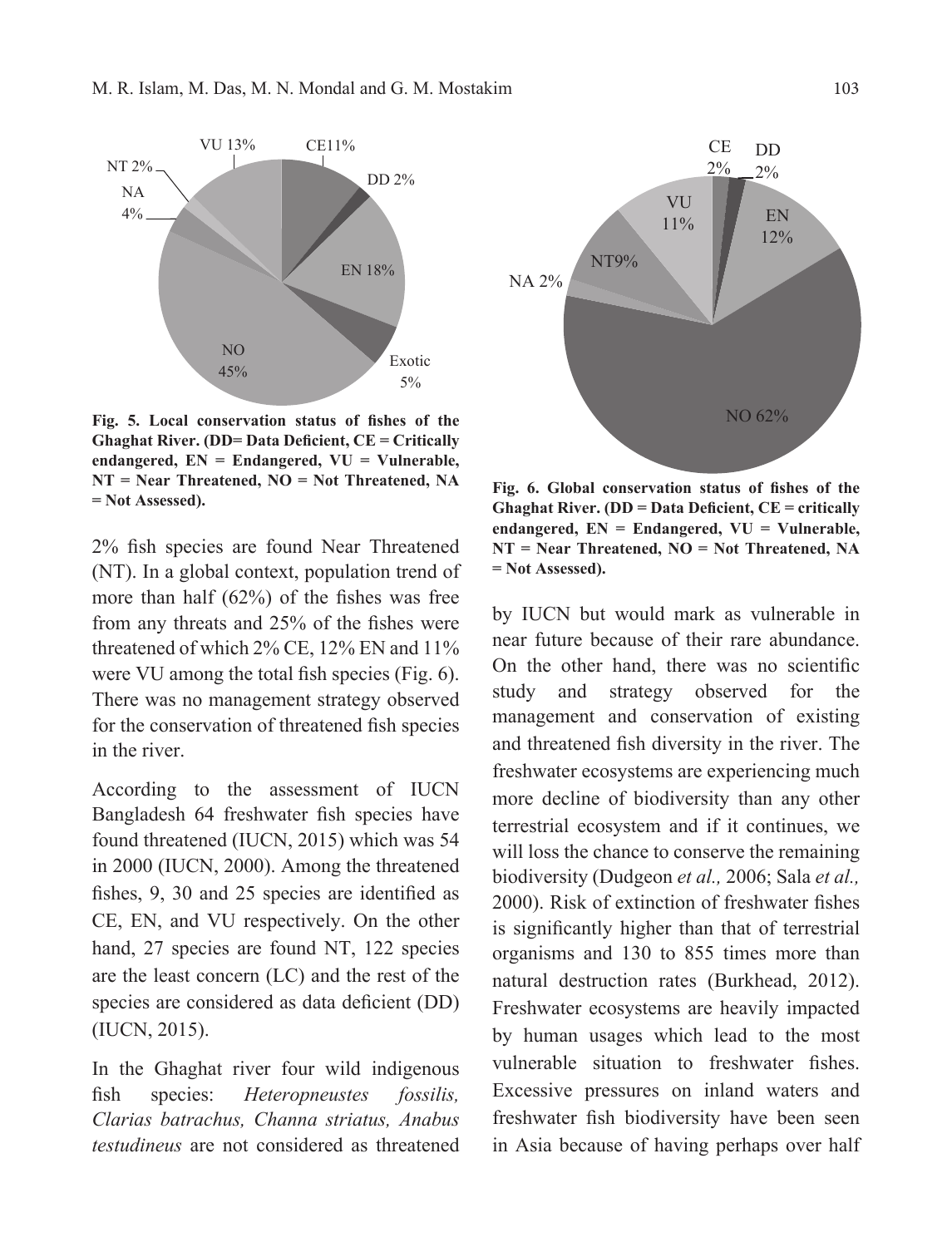of the global human community (Dudgeon *et al.,* 2006). Therefore, documentation of all riverine biodiversity has enormous value.

## **Conclusion**

The loss of biodiversity could be due to some major threats: over fishing, fishing during the breeding season, siltation, destruction of breeding ground, invasion by exotic species, and use of non-selective fishing gears. To stop the loss of biodiversity and retain the existing stocks the effective management strategies are very essential. Establishment of the fish sanctuary, dredging, awareness of using selective fishing gears, cessation over exploitation are required.

## **References**

- Adebiyi, O. F. 1998. Harmful Fishing Practices in the Coastal Belt of Nigeria: Use of Non Selective Fishing Gears. Technical Report.
- Afros, S. and N. Ahmed. 2016. Effect of degraded ecosystem on fish biodiversity in the Old Brahmaputra River, Bangladesh and Its conservation measures. *J. Environ. Sci. Toxicol. Food Technol.*10: 37-43.
- Allan, J. D., R. Abell, Z. Hogan, C. Revenga, B. W. Taylor, R. L. Welcomme and K. Winemiller. 2005. Overfishing of inland waters. *Bioscience.* 55: 1041-1051.
- Banglapedia. 2012. National Encyclopedia of Bangladesh, 2nd ed., Asiatic society of Bangladesh. Dhaka, Bangladesh.
- Burkhead, N. M. 2012. Extinction rates in North American freshwater fishes, 1900-2010. *Bioscience.* 62: 798-808.
- DoF. 2017. Yearbook of Fisheries Statistics of Bangladesh 2015-16. Fisheries Resources Survey System, Department of Fisheries, Dhaka, Bangladesh.124 P.
- Dudgeon, D. and R. E. W. Smith. 2006. Exotic species, fisheries and conservation of freshwater biodiversity in tropical Asia: the case of the Sepik River, Papua New Guinea. *Aquat. Conserve.*16: 203-215.
- Dudgeon, D., A. H. Arthington, M. O. Gessner, Z. Kawabata and D. J. Knowler. 2006. Freshwater biodiversity: Importance, threats, status and conservation challenges. *Biol. Rev. Camb. Philos. Soc.* 81: 163-182.
- Froese, R. and Pauly, D. 2000. Fish Base 2000: Concepts, Design and Data Sources. ICLARM, Los Banos, Laguna, Philippines. 344 P.
- Fu, C., J. Wu, J. Chen, Q. Wu and G. Lei. 2003. Freshwater fish biodiversity in the Yangtze River basin of China: patterns, threats and conservation. *Biodivers. Conserv.* 12: 1649-1685.
- Galib, S. M., S. M. Abu Naser, A. B. M. Mohsin, N. Chaki and F. H. Fahad. 2013. Fish diversity of the river Choto Jamuna, Bangladesh: Present status and conservation needs. *Int. J. Biodivers. Conserv*. 5: 389-395.
- Galib, S. M. 2015. Fish fauna of the Brahmaputra river, Bangladesh: richness, threats and conservation needs. *J. Fish.* 3: 285-292.
- Harrison, I. J. and M. L. J. Stiassny. 1999. The Quiet Crisis: A Preliminary Listing of Freshwater Fishes of the World that are either Extinct or ''Missing in Action'' Pp. 271–331. In Macphee, R. D. E. (ed.) Extinctions in Near Time: Causes, Contexts, and Consequences. Plenum Press, New York and London.
- IUCN Bangladesh. 2000. Red Book of Threatened Fishes of Bangladesh. IUCN, International Union for Conservation of Nature and Natural Resources, The World Conservation Union. Bangladesh. 116 P.
- IUCN Bangladesh. 2015. Red List of Bangladesh Volume 5: Freshwater Fishes. IUCN, International Union for Conservation of Nature, Bangladesh. 232 P.